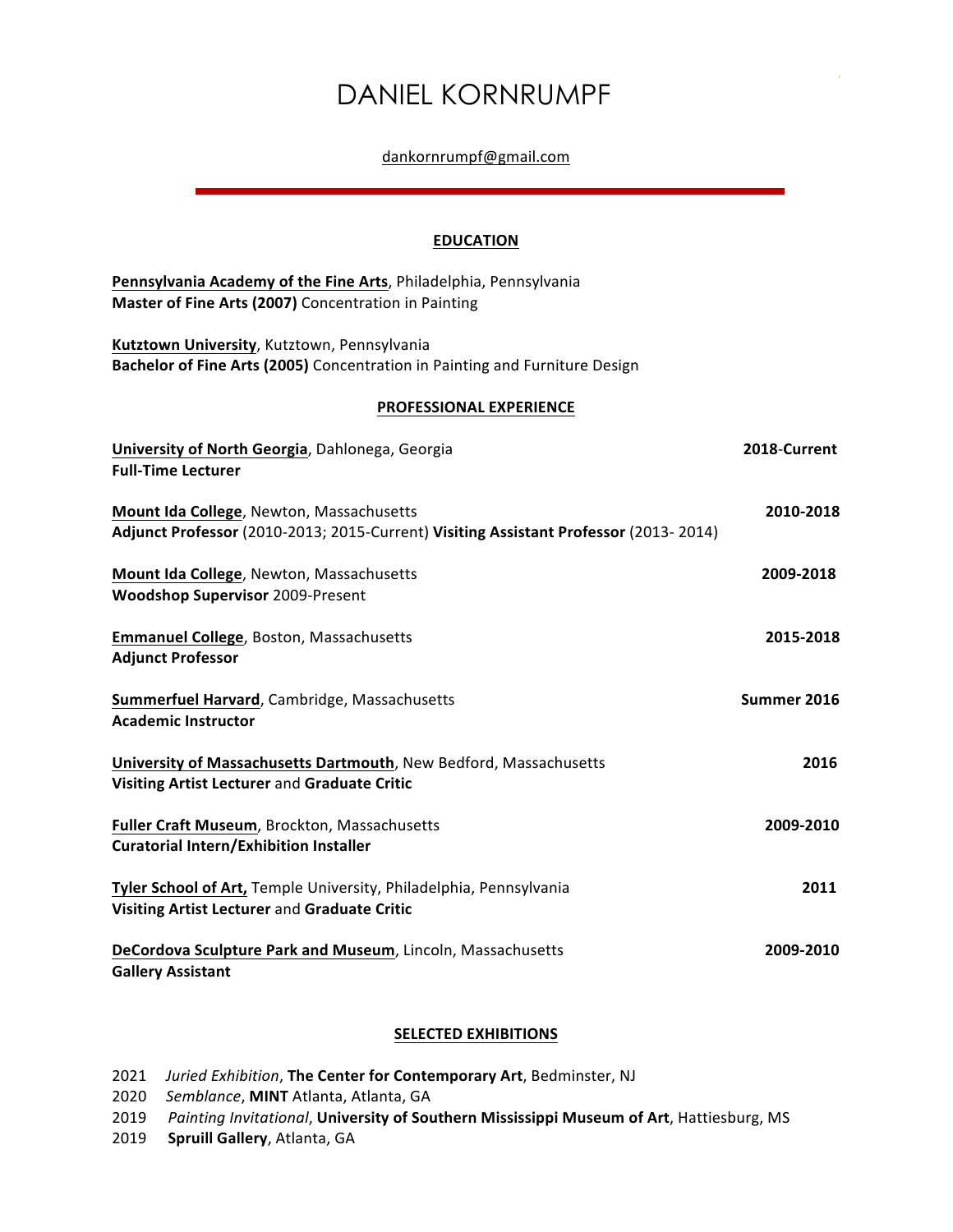- 2018-2019 Craft Forms, Wayne Art Center, Wayne, PA (Juror's Award)
- 2018 **Quinlan Visual Arts Center**, Gainesville, GA (Honorable Mention Award)
- 2018 **Creative Mill**, Roswell, GA
- 2018 Faculty Biennial, University of North Georgia Bob Owens Gallery, Dahlonega, GA
- 2017 Intimate Lines: Drawing with Threads, Hunterdon Art Museum, Clinton, NJ
- 2017 *Personal Space: New Works by Daniel Kornrumpf*, **Groundwork Gallery**, New Bedford, MA
- 2017 Works in Fiber, University City Arts League, Philadelphia, PA
- 2016 Extrapolation, **Simmons College**, Boston, MA
- 2016 Portrait, Trescott Gallery, Taunton, MA
- 2015 CRIT, Gallery 263, Cambridge, MA
- 2015 Observing Energies, **Emmanuel College Art Gallery**, Boston, MA
- 2015 CAA at 70, University Gallery, Cambridge, MA
- 2014 **Blank Space Gallery**, New York, NY
- 2013 Scope Art Fair, represented by Blank Space Gallery in NY, Miami, FL
- 2013 The Philadelphia Story, Asheville Art Museum, Ashville, NC
- 2013 A Closer Look: Five Visions, University Gallery, Cambridge, MA
- **2012 Scope Art Fair**, represented by Blank Space Gallery in NY, Miami, FL
- 2012 The Universal Pattern Underlying Everything, Felicity R. Bebe Benoliel Gallery, Philadelphia, PA
- 2012 A Circumstantial Assembly, Moore College of Art and Design, Philadelphia, PA
- 2011 In Portrait, **Blank Space Gallery**, New York, NY
- 2011 Construct, **Icebox Gallery**, Philadelphia, PA
- 2011 30 under 30, Gallery 263, Cambridge, MA
- 2011 Moore College of Art and Design, Philadelphia, PA
- 2010 Home Grown, DeCordova Museum, Lincoln, MA
- 2010 Meeting at the Surface, **Newbury College Gallery**, Brookline, MA
- 2010 Red, Kathryn Schultz Gallery, Cambridge, MA
- 2010 Maxwell Mays Gallery, Providence, RI
- 2009 Repaint, Gallery 263, Cambridge, MA
- 2009 New Stuff, SchmidtDean Gallery, Philadelphia, PA
- 2009 New England Prize Show, University Gallery, Cambridge, MA
- 2007 Philadelphia Sketch Club, Philadelphia, PA
- 2006 **Pure Gallery**, Harrisburg, PA
- 2005 Emerging Visions, YorkArts Gallery, York, PA

## **AWARDS, GRANTS, RESIDENCIES, FELLOWSHIPS, AND HONORS**

- 2022 Spring Pentaculum Artist Residency, **Arrowmont School of Arts and Crafts**, Gatlinburg, TN
- 2020 **Teaching Excellence Award 2020**, University of North Georgia
- 2018 **Juror's Award**, *Craft Forms*, Wayne Art Center, Wayne, PA
- 2018 **Honorable Mention Award**, Quinlan Arts Center, Gainesville, GA
- **2017 Mount Ida College Faculty Member of the Year**, Mount Ida College, Newton, MA
- 2016 **Juror** for Massachusetts Cultural Grant in Crafts
- **2016 Best in Show Juried Prize Award**, *Portrait*, Trescott Gallery, Taunton, MA
- 2014-2015 **Alumni Studio Fellowship**, Pennsylvania Academy of the Fine Arts, Philadelphia, PA
- **2013** Massachusetts Cultural Council Grant, MA
- 2013 **Best In Show Juried Prize Award**, Cambridge Art Association, Cambridge, MA
- 2011-2013 **Center for Emerging Visual Artists Fellowship**, , Philadelphia, PA
- 2011 **Juror's Choice Award**, Cambridge Art Association, Cambridge, MA